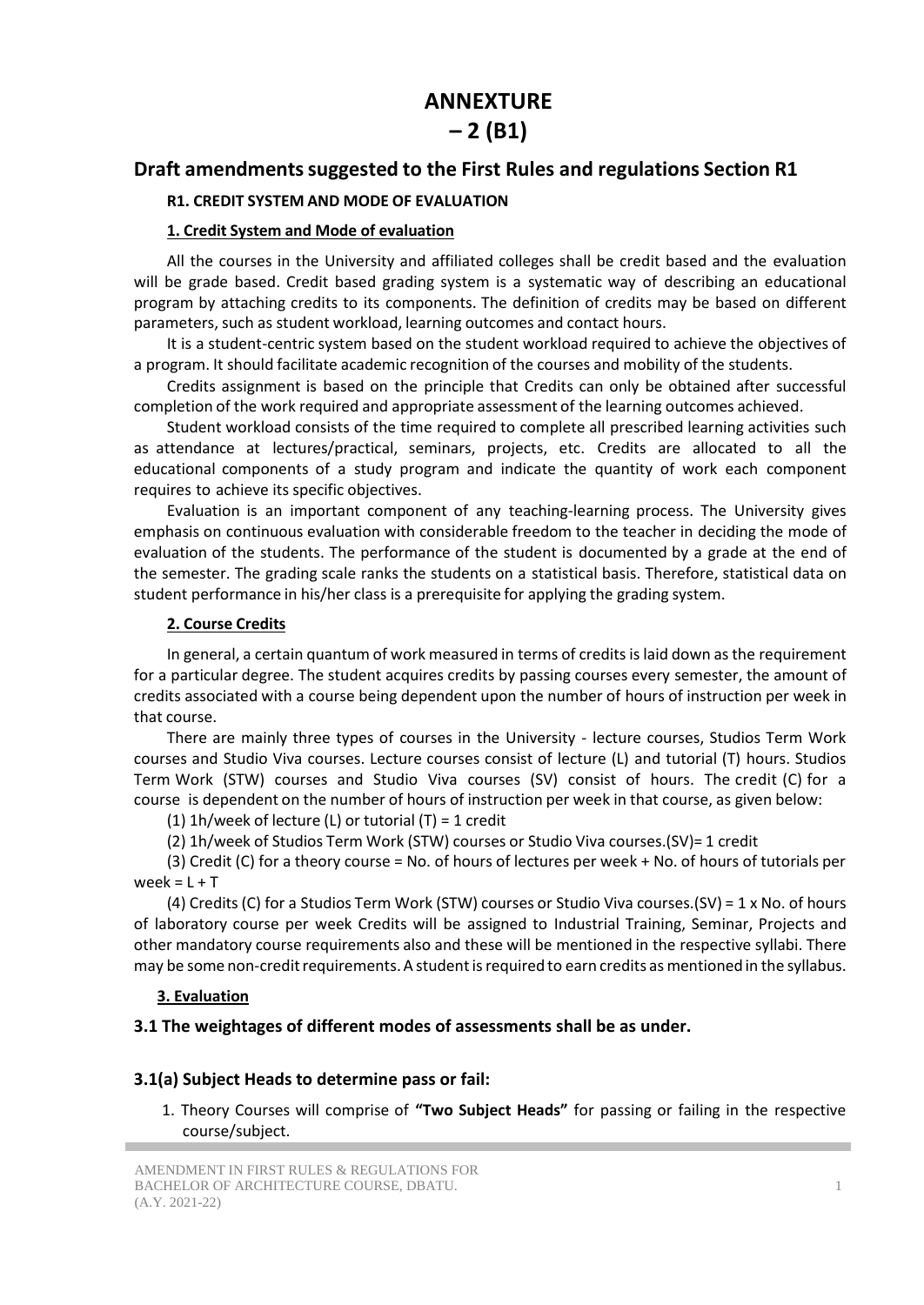- a. Subject Head no. 1: Marks secured in **Continuous mode CA1 + Continuous mode CA2 + Mid Semester Exam** will be considered First Subject Head. A student failing in this subject head will be awarded "Grade XX" as per 3.5 (d) Table, Student awarded XX Grade has to repeat the respective course by paying the fees in the following year. (If the student fails this subject head then he/she should not be allowed to appear for End Sem Examinations)
- b. Subject Head no. 2: Marks secured in **End Semester Exam** will be considered Second Subject Head.

A student failing in this subject head will be awarded "Grade FF" as per 3.5 (d) Table, The candidate will be allowed to take end-semester repeat or subsequent examinations as per rule.

#### *(For the Students who have failed in the Mid Semester Examinations, "A Remedial Examination" will be conducted 15 days after the Mid Sem exams, allowing the students to improve their performance in the Mid Sem Exam.)*

- 2. Studio Term Work and Studio Viva Courses will comprise of **"Two Subject Heads"** for passing or failing in the respective course/subject.
- a. Subject Head no. 1: Marks secured in Continuous mode CA1 + Continuous mode CA2 will be considered First Subject Head. A student failing in this subject head will be awarded "Grade XX" and as per 3.5 (d) Table, Student awarded XX Grade has to repeat the respective course by paying the fees in the following year.

b. Subject Head no. 2: Marks secured in End Semester Exam will be considered Second Subject Head.

A student failing in this subject head will be awarded "Grade FF" as per 3.5 (d) Table, The candidate will be allowed to take end-semester repeat or subsequent examinations as per rule.

#### **3.2. In-Semester Evaluation**

- a) It is expected that the teacher would conduct at least two formal assessments of the students under the continuous assessment mode in a Semester.
- b) The teacher will announce at the beginning of the respective course the method of conducting the assessments under the continuous mode and the assignment of marks and inform the same to the Director- Academics or Dean in University or Principal/HOD in affiliated college in the first week of the semester. The same may be also displayed on the University/ College Portal.
- c) The teacher shall keep the record of the continuous assessment of a class at least for three years and produce it to the Principal of the college or Director-Academics, if needed.
- d) In-semester performance of all students, both continuous assessment and midsemester examination should be displayed on notice board as well on College /University Portal and sent to the academic office of the University/ College by the teacher before the end- semester examination.
- e) For the theory courses, there will be one Mid-semester test for each course to be held as

per the schedule fixed in the Academic Calendar of the University/college, preferably in the eighth week of the semester

f) A candidate who has not appeared for the in-semester continuous tests and/or midterm examination in one or more subjects shall be considered to have not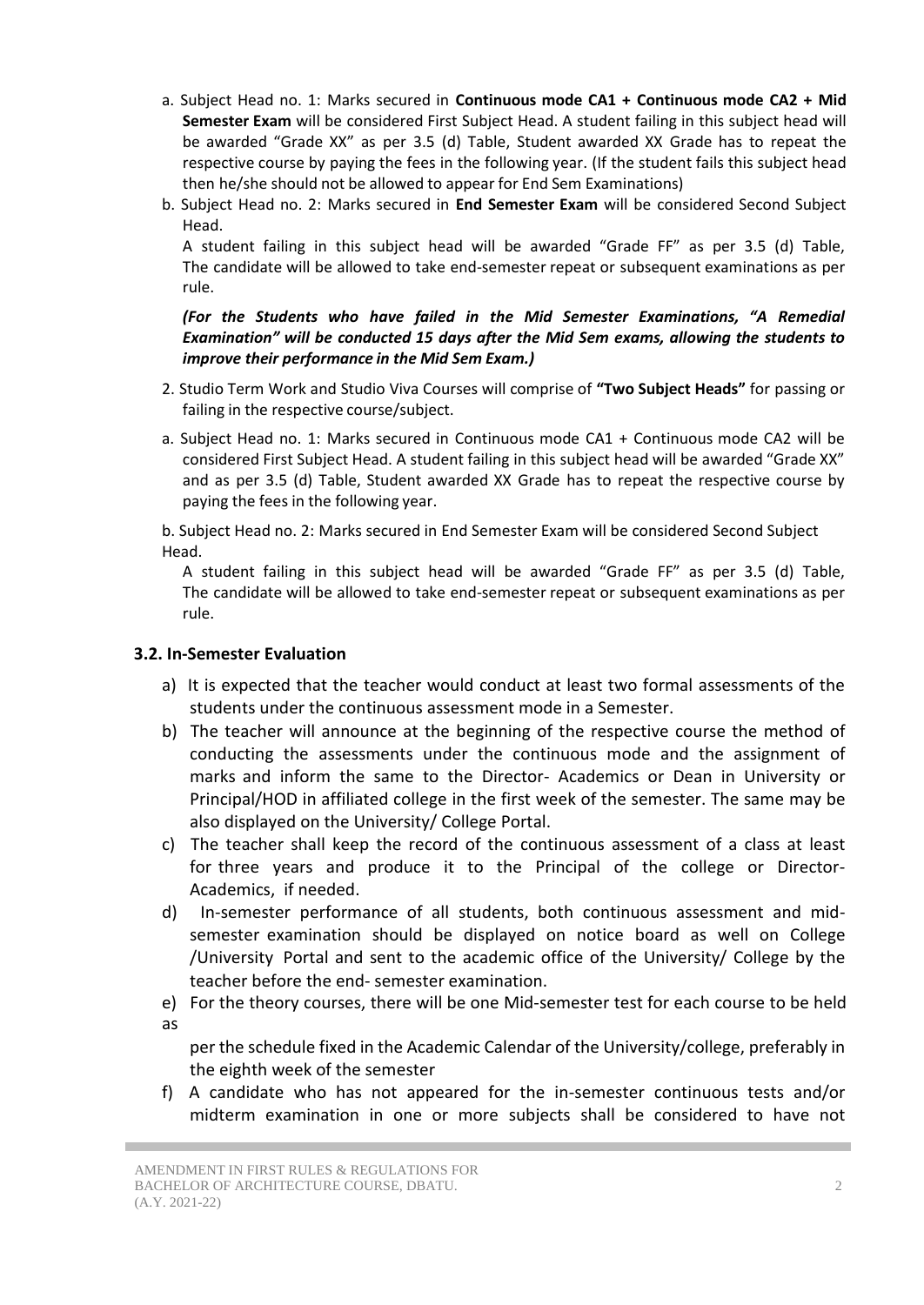completed the course and will have to reregister for the respective subjects/course in the following year.

### **3.3. End-Semester examination**

The semester end examination will cover the full syllabus of the course and will be conducted as per the University time table at the end of each semester.

### **3.4 Passes and Fail**

- a) The candidates who obtain 45% and more marks of the total marks of a subject head shall be deemed to have passed the respective subject head.
- b) The candidates who obtain marks less than 45% of the total marks of a subject head shall be deemed to have failed in the respective subject head (Grade FF).

### **3.4.1 Academic Progression (Architecture)**

(1) To be able to register in the Second Year and continue his/her study in the University departments and schools, affiliated colleges and recognized institutions at the end of the

2nd Semester of First Year, a student must complete satisfactorily at least 60 % of total credits of the first two semesters. A student failing to complete satisfactorily the above condition, will not be promoted to the Second Year (i.e. 3rd Semester).

- (2) To be able to register in the Third year (i.e. 5th Semester) and continue his/her study in the University departments and schools, affiliated colleges and recognized institutions at the end of Second Year a student must have passed the First Year (i.e. 1st and 2nd Semesters completely) and must complete satisfactorily at least 60 % of total credits of the Second Year (i.e. 3rd and 4th Semesters together). A student failing to complete satisfactorily the above condition, will not be promoted to the Third Year (i.e. 5th Semester).
- (3) To be able to register in the Fourth year (i.e. 7th Semester) and continue his/her study

in

the University departments and schools, affiliated colleges and recognized institutions at the end of Third Year a student must have passed the Second Year (i.e. 3rd and 4th Semesters completely) and must complete satisfactorily at least 60 % of total credits of the Third Year (i.e. 5th and 6th Semesters together). A student failing to complete satisfactorily the above condition, will not be promoted to the fourth year.

(4) To be able to register in the Fifth year (i.e. 9th Semester) and continue his/her study in the University departments and schools, affiliated colleges and recognized institutions at the end of Fourth Year a student must have passed the Third Year (i.e. 5th and 6th Semesters completely) and must complete satisfactorily at least 60 % of total credits of the Fourth Year (i.e. 7th and 8th Semesters together). A student failing to complete satisfactorily the above condition, will not be promoted to the Fifth Year (i.e. 9th Semester).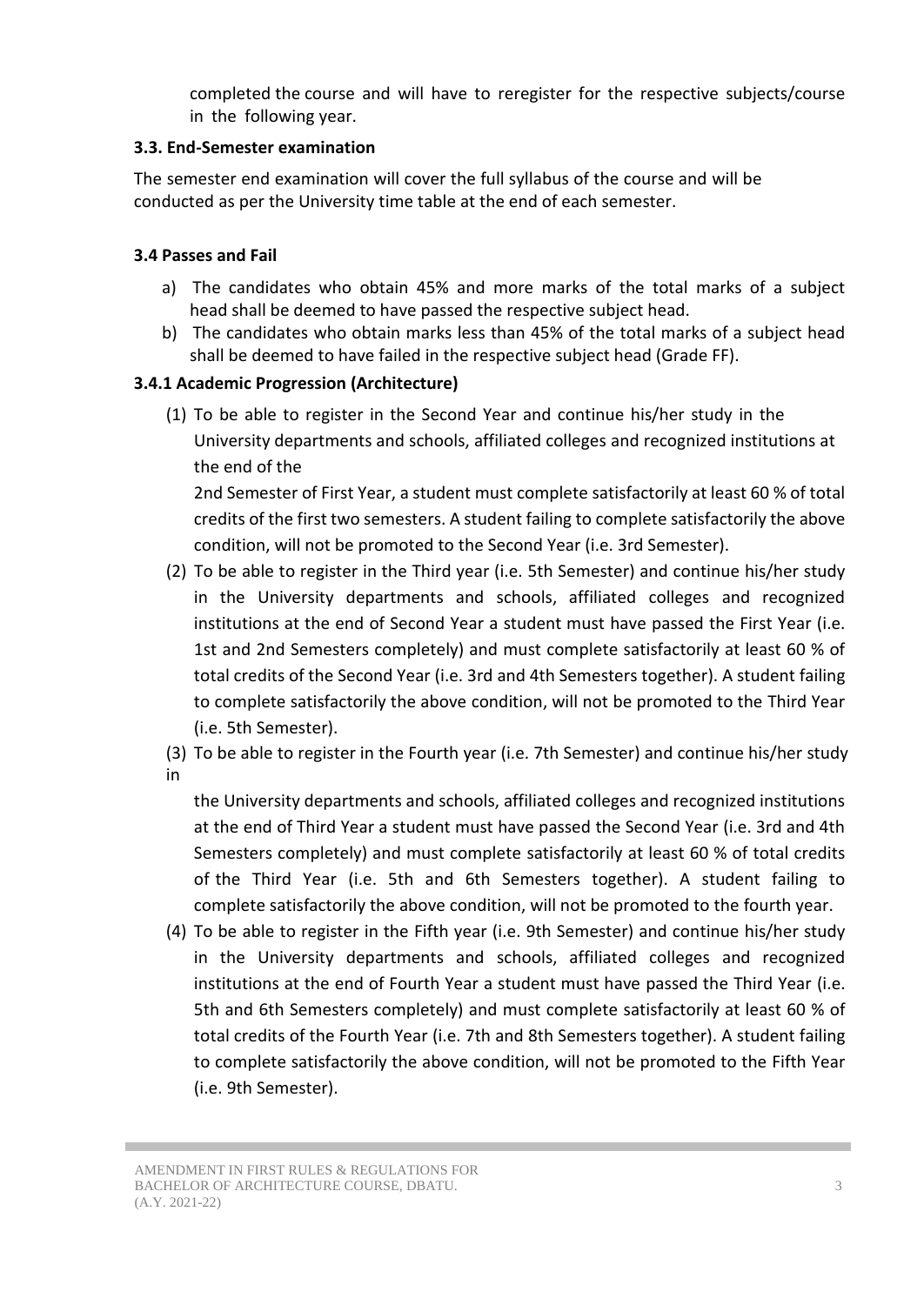- (5) The semesters that will be counted towards the Final Class of the student will be the 7th Semester, 8thSemester, 9th Semester and 10th Semester. Performance of these four semesters will together determine the Class of the student.(i.e CGPA of seventh to tenth semester)
- (6) Candidate shall be declared eligible for the award of a degree, if he/she has passed in all the semester examinations as given in (5) above and has scored a minimum 50% marks in aggregate in Fourth and Fifth year (Semesters 7+8+9+10) taken together.
- (7) If a candidate has passed in all the semester examinations as given in 3.4.a above, but has not scored a minimum of 50% marks in aggregate in Fourth & Fifth year (Sem

7+8+9+10) taken together; in orderto become eligible for award of the Degree, he/she shall re-appear for any or all courses of semesters 7, 9 & 10 for improvement of previous performance thus securing min 50% marks in aggregate for Fourth & Fifth year (Sem

7+8+9+10) taken together.

# **3.4.2 Academic Progression (Architectural Design Subject and Architectural Thesis Subject)**

1. A candidate shall not be permitted to enroll for Architectural Design course in a semester, unless he / she has completed (attended the course; submitted the work) of Architectural Design course of the previous semester and satisfies prerequisites as per 3.4.2 (2)

| Sr.<br>No.    | Appearing for Examination in        | Prerequisites of having obtained<br>passing grade in                      |
|---------------|-------------------------------------|---------------------------------------------------------------------------|
| 1             | Architectural Design III (BA21041S) | Architectural Design I (BA21021S)                                         |
| $\mathcal{P}$ | Architectural Design IV (BA21051S)  | Architectural Design II (BA21031S)                                        |
| 3             | Architectural Design V (BA21061S)   | Architectural Design III (BA21041S)                                       |
| 4             | Architectural Design VI (BA21071S)  | Architectural Design IV (BA21051S)                                        |
| 5             | Architectural Design VII (BA21091S) | Architectural Design V (BA21061S) &<br>Architectural Design VI (BA21071S) |

#### 2. **Prerequisites for appearing in Examination:**

3. A candidate shall not be permitted to enroll in Tenth semester Architectural Thesis course, unless he / she has completed (passed) and received passing grades in Architectural Design VII (BA21091S) course, Professional Training (BA21081S) and Research Methodology Thesis Topic (BA21094S)

### **The rules of Passing, ATKT and Prerequisites should be read in conjunction with each other and not in isolation.**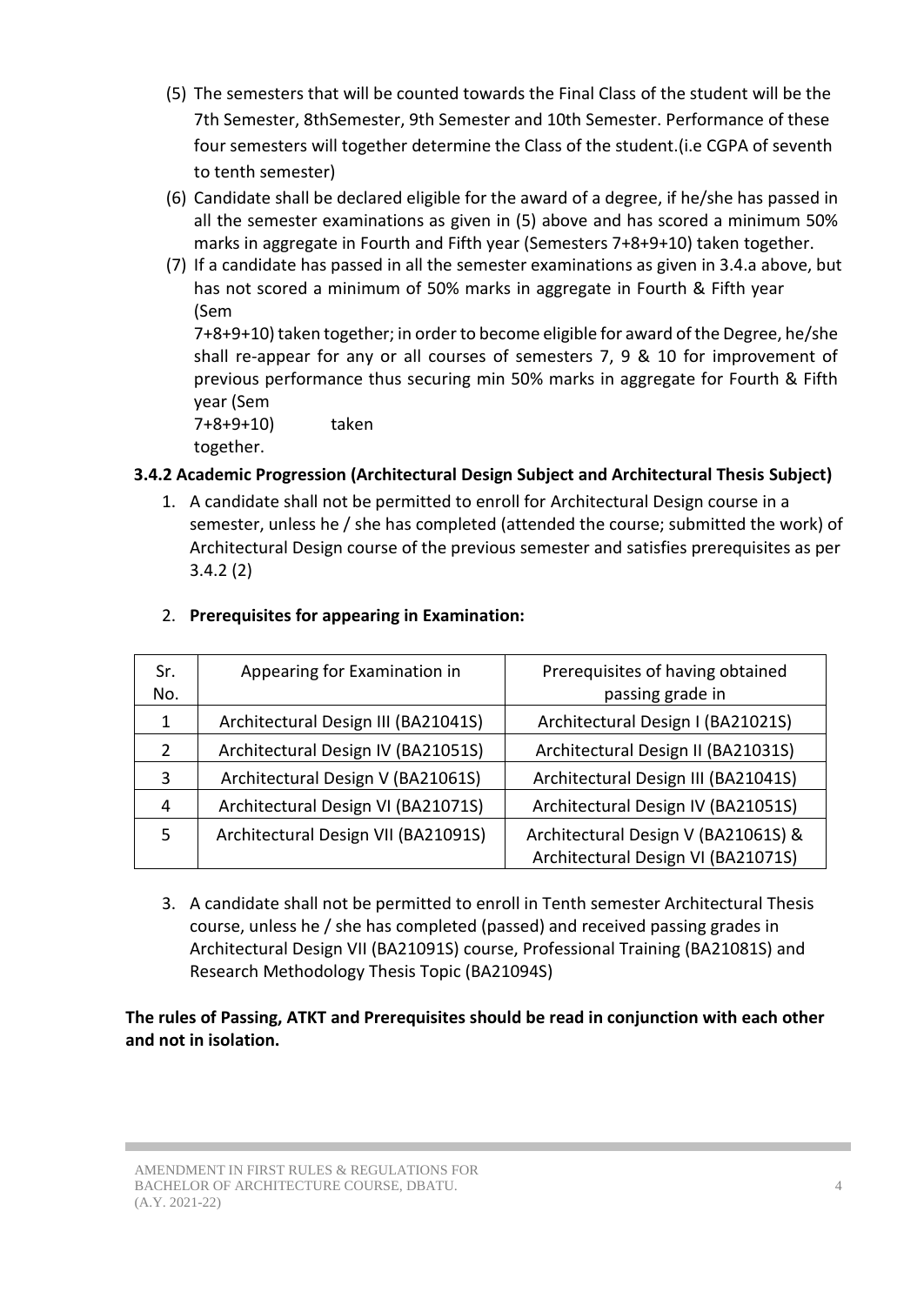### **3.5 Grades**

The performance of a student shall be documented by a Letter grade. Each letter grade has a Grade point associated with it. The Grades and Grade points shall be assigned to each head of passing and both will be indicated in the mark-list of the semester examination.

- A. A teacher shall assign absolute marks to all the in-semester tests and the endsemester tests for the respective subject head. The teacher shall collate the marks in the mid- semester and continuous mode examinations convert them to prescribed 20% and 20% mark, respectively and submit the same to the office.
- B. The total marks (continuous assessment + mid-semester + end-semester) of a candidate in a subject head are converted into a letter grade, based on the relative performance of the student in the class taking examination in the subject. The performance of the students who have passed the said subject shall be considered for the allotment of the relative grade on statistical basis.

| Grade Point |
|-------------|
|             |
|             |
|             |
|             |
| 10          |
|             |
| 9.5         |
| 9           |
| 8.5         |
| 8           |
| 7.5         |
| 7           |
| 6.5         |
| 6           |
| 5           |
|             |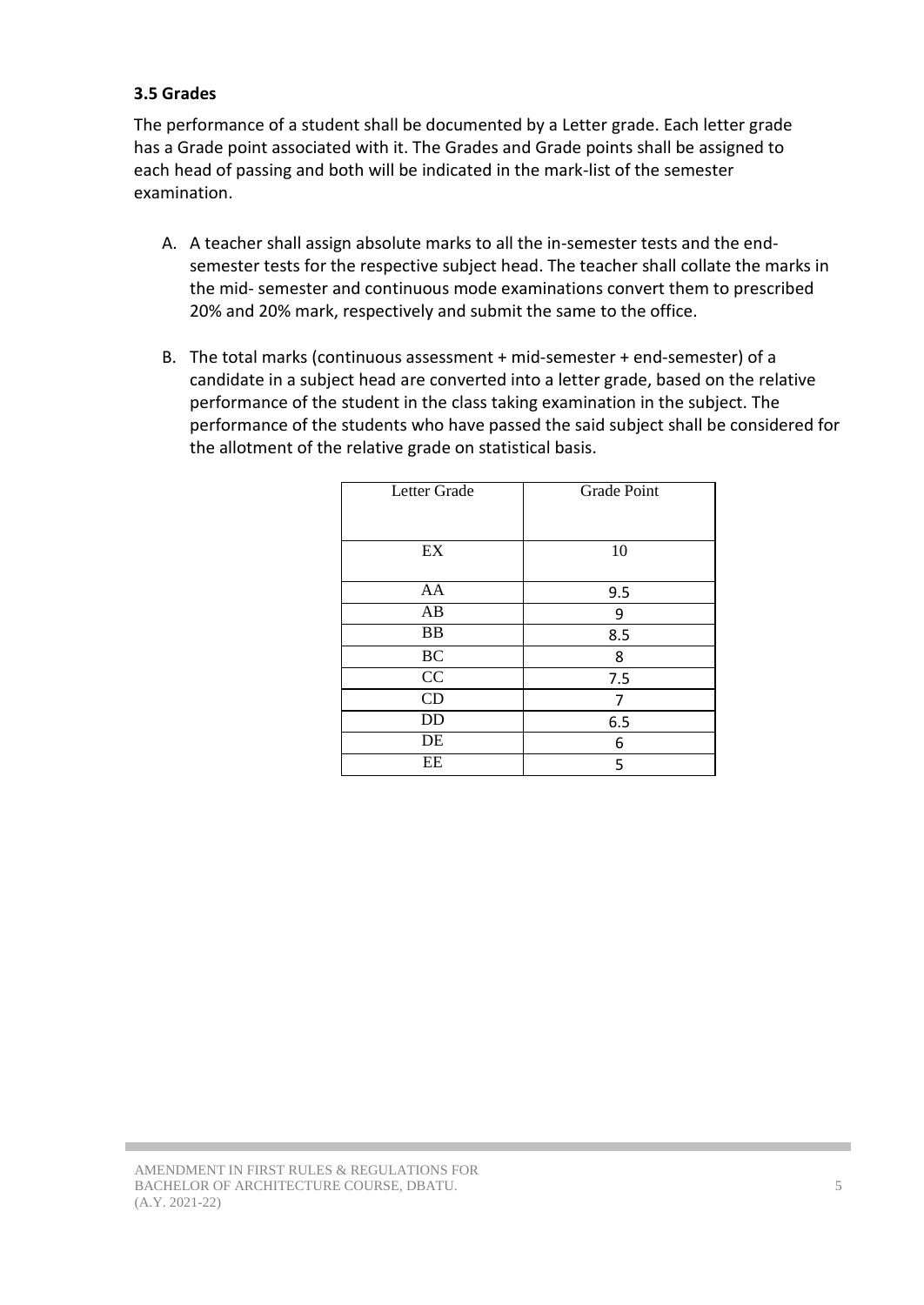C. The grades to be allotted in the case of students who fail or do not appear at the end semester examination shall be as under

| CHU SCHICStCL CAUHIIHUtion Shuil DC uS UNUCI |             |                                                                   |  |  |
|----------------------------------------------|-------------|-------------------------------------------------------------------|--|--|
| Letter                                       | Grade Point | Explanation                                                       |  |  |
| Grade                                        |             |                                                                   |  |  |
| <b>FF</b>                                    | $\mathbf 0$ | The candidate fails in subject head. The candidate will be        |  |  |
|                                              |             | allowed to take end-semester repeat or                            |  |  |
|                                              |             | subsequent examinations as per rule.                              |  |  |
| XX                                           | $\mathbf 0$ | (i) The candidate has not kept term for the subject head due      |  |  |
|                                              |             | to attendance less than requisite 75%.                            |  |  |
|                                              |             | (ii) The in-semester performance of the candidate is very poor.   |  |  |
|                                              |             | Further see 7.3.5(h).                                             |  |  |
|                                              |             | In the above cases, the candidate has to repeat the               |  |  |
|                                              |             | respective course by paying the fees in the following year.       |  |  |
|                                              | $\mathbf 0$ | The candidate has kept term for the subject head, has taken all   |  |  |
|                                              |             | the internal examinations with satisfactory performance, but      |  |  |
|                                              |             | has failed to take the end-semester examination due to            |  |  |
|                                              |             | genuine reasons. The candidate will be allowed to take            |  |  |
|                                              |             | subsequent examinations as per rule                               |  |  |
| <b>FR</b>                                    | $\mathbf 0$ | The candidate has exhausted all the permissible chances           |  |  |
|                                              |             | to clear the end-semester examinations.                           |  |  |
|                                              |             | The candidate has to register for the respective semester again   |  |  |
|                                              |             | for all the subject heads or will be out of the respective degree |  |  |
|                                              |             | course as per the rules.                                          |  |  |
| $\mathbf 0$<br><b>DR</b>                     |             | (i) The candidate hasn't participated in academic programme.      |  |  |
|                                              |             | (ii) The candidate has taken a drop for the subject head;-        |  |  |
|                                              |             | provided he/she intimates the same (i or ii) at least 7 days in   |  |  |
|                                              |             | advance of the commencement of the end-semester                   |  |  |
|                                              |             | examination for the respective Year.                              |  |  |

- D. Grades FF and I are place-holders only and do not enter into CGPI/SGPI calculations directly. These grades get converted to one of the regular grades after the endsemester examination.
- E. A candidate with an FR grade has appeared for maximum number of permissible six end

semester examinations and has to re-register for that course by paying the appropriate fees.

- F. I grade will not be continued beyond the permissible number of six consecutive end semester examinations, irrespective of whether the candidate fails to take any of these exams.
- G. 'XX' Grade: The grade XX in a course is awarded if  $-$ 
	- (i) A candidate does not maintain the minimum 75% attendance in the lecture/Tutorial/Practical classes,
	- (ii) The student has bad or incomplete in-semester records, for example, a candidate missing all internal tests and mid-semester examination, etc.,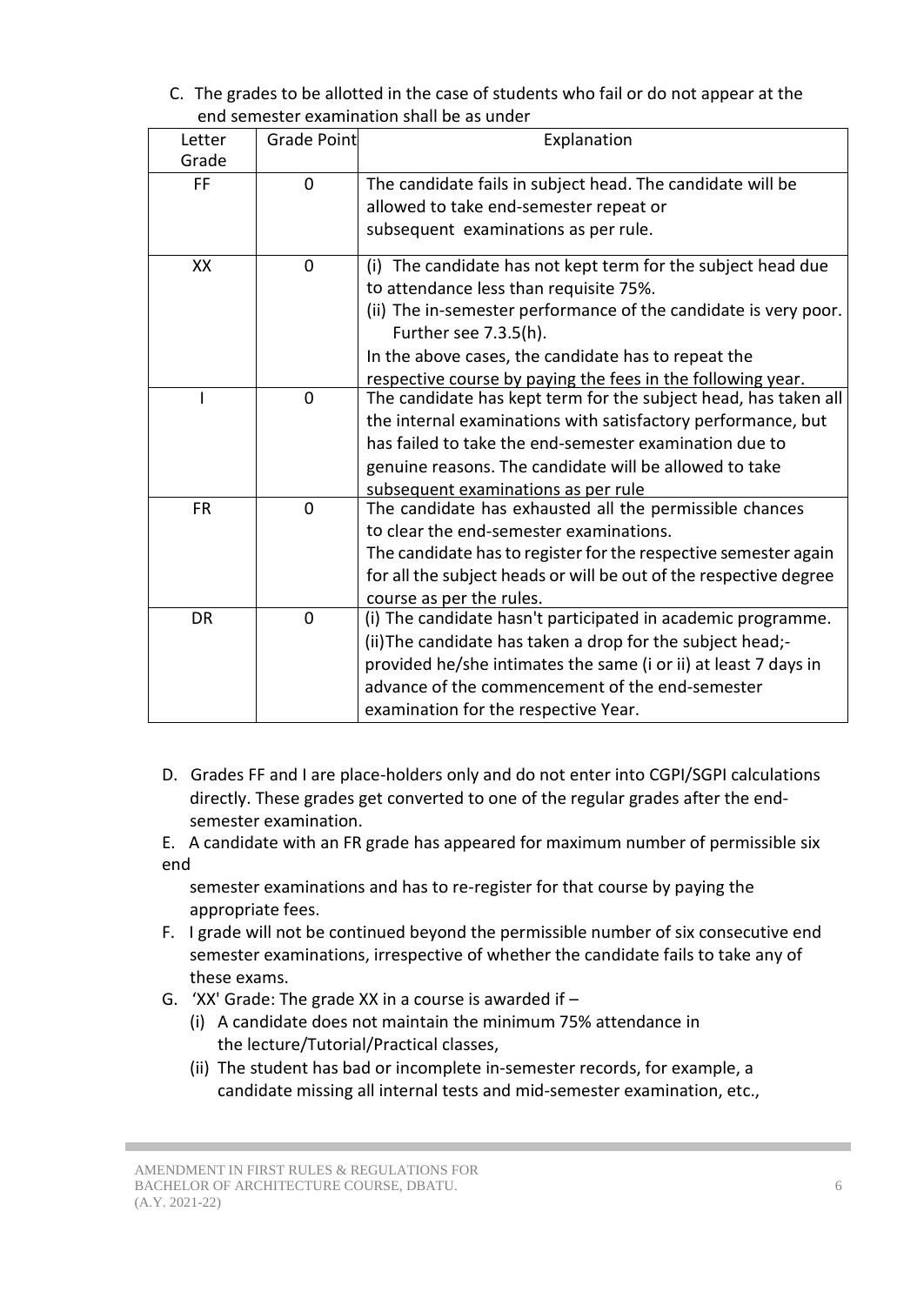(iii) A candidate indulges in a misconduct/uses unfair means in the examination, assignments, etc., of a nature serious enough to invite disciplinary action in the opinion of the teacher.

(Note: Award of the XX grade in the case of g (iii) above shall be done by Disciplinary Action Committee (DAC)).

 (iv) The names/roll numbers of students to be awarded the XX grade should be communicated by the teacher to the Academic office as per academic calendar before the last date of submission of the application for end-semester examination.

### **3.6. Awarding the grades**

(1) The grading scale ranks the students on a statistical basis on the basis of the overall performance of the students of a given class in the given subject head. Therefore, statistical data on students' performance is a prerequisite for applying the grading

system. While assigning grades in a given subject head, it is essential to know the average marks (AM) obtained by the students who have passed the subject head and the highest marks (HM) obtained in the same subject head.

- a) EX Grade shall be awarded to the candidate(s) who scored highest mark (HM) in the concerned subject head provided the marks obtained are 90% or higher in the given subject head.
- b) If the average marks (AM) obtained by the students who have passed the subject head is <60%, the interval AM shall be awarded grade CD and the other grades shall be decided as follows.
- c) AA, AB, BB, BC and CC grades shall be decided between the AM and HM by dividing the range in equal intervals.
- d) CD, DD, DE and EE grades shall be decided between the AM and minimum marks required for passing the head (i.e. 45%) by dividing the range in equal intervals.
- (2) If the average marks (AM) obtained by the students who have passed the subject head is such that 60% ≤ AM < 70%, the interval AM shall be awarded grade CC and the other grades shall be decided as follows:
	- a. AA, AB, BB, BC grades shall be decided between the AM and HM by dividing the

range in equal intervals.

- b. CC, CD, DD, DE and EE grades shall be decided between the AM and minimum marks required for passing the head (i.e. 45%) by dividing the range in equal intervals.
- (3) If the average marks (AM) obtained by the students who have passed the subject head is≥ 70%, the interval AM shall be awarded grade BB and the other grades shall be decided

as follows:

a. AA, AB and BB grades shall be decided between the AM and HM by dividing the range in equal intervals.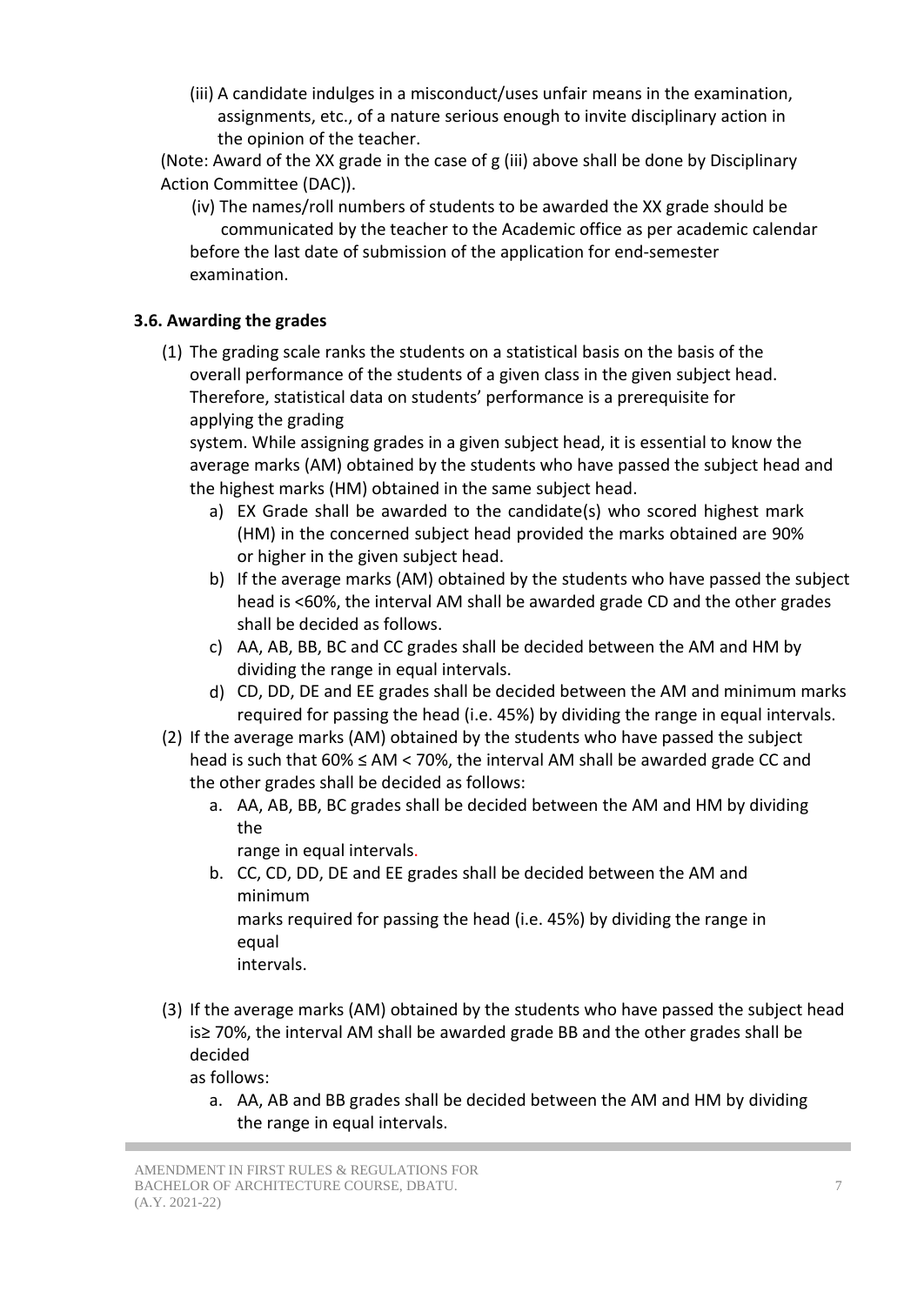b. BC CC, CD, DD, DE and EE grades shall be decided between the AM and minimum marks required for passing the head (i.e. 45%) by dividing the range in equal intervals.

(4) Illustration of award of different grades are explained in the following examples:

i) Example 1: HM = 92, AM = 76 Hence, IL =  $(76-45)/6 = 5$ , IU =  $(92-76)/3 = 5.33 \approx 5$ ii) Example 2: HM = 84, AM = 62 Hence, IL =  $(62-45)/5 = 3.4 \approx 3$ , IU =  $(84-62)/5 = 4.4 \approx 4$ 

Marks distribution for different grades:

| Sr. | Letter    | Example 1             | Example 2           |
|-----|-----------|-----------------------|---------------------|
| No. | Grade     | (HM=92,               | (HM=84, AM=         |
|     |           | $AM = 76$ ,           | 62,                 |
|     |           | $IL = 5, IU =$        | $IL = 3$ , $IU = 4$ |
|     |           | 5                     |                     |
| 1.  | EЕ        | 45 to 50              | 45 to 49            |
| 2.  | DE        | 51 to 55              | 50 to 53            |
| 3.  | DD        | 56 to 60              | 54 to 57            |
| 4.  | CD.       | 61 to 65              | 58 to 61            |
| 5.  | <b>CC</b> | 66 to 70              | 62 to 65            |
| 6.  | BC        | 71 to 75              | 66 to 69            |
| 7.  | ВB        | 76 to 80              | 70 to 73            |
| 8.  | AB        | 81 to 85              | 74 to 77            |
| 9.  | AA        | 86 to 90              | 78 to 84            |
| 10. | EX        | 91 <sub>onwards</sub> |                     |
|     |           |                       |                     |

### **4. Semester Grade Point Average (SGPA) and Cumulative Grade Point Average (CGPA)**

(a) Semester Grade Point Average (SGPA)

The performance of a student in a semester is indicated by Semester Grade Point Average(SGPA) which is a weighted average of the grade points obtained in all the courses taken by the student in the semester and scaled to a maximum of 10. (SGPI is to be calculated up to two decimal places). A Semester Grade Point Average (SGPA) will be computed for each semester as follows: Where

$$
\text{SQPA} = \frac{\left(\begin{matrix} n \\ \sum\limits_{i=1}^{n} c_i g_i \\ \vdots \\ \sum\limits_{i=1}^{n} c_i \end{matrix}\right)}{\left(\begin{matrix} n \\ \sum\limits_{i=1}^{n} c_i \\ \vdots \end{matrix}\right)}
$$

'n' is the number of subjects for the semester,

AMENDMENT IN FIRST RULES & REGULATIONS FOR BACHELOR OF ARCHITECTURE COURSE, DBATU. (A.Y. 2021-22)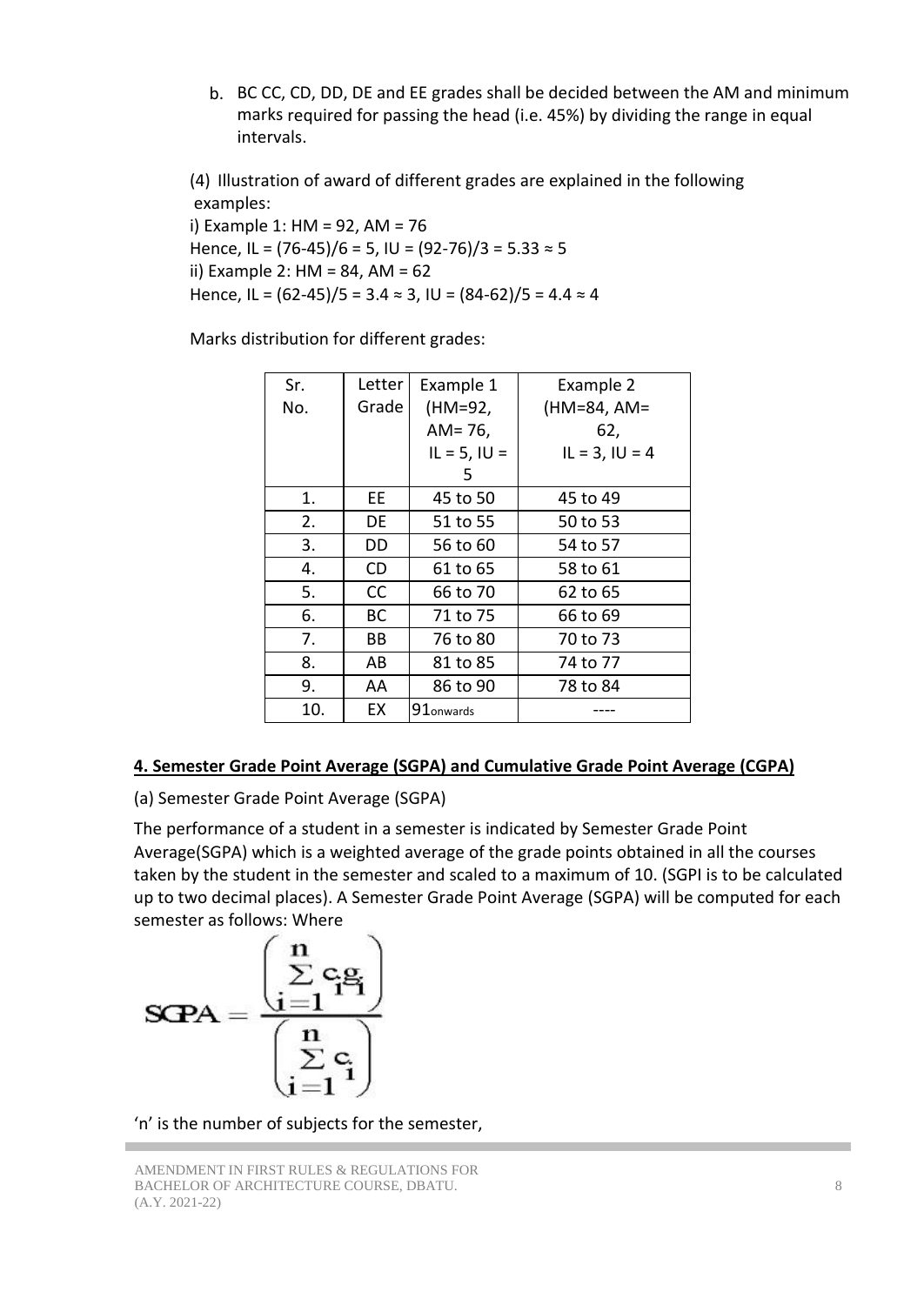$^{\prime}$ c' is the number of credits allotted to a particular subject, and  $^{\prime}$ g' is the grade-points awarded to the student for the subject based on his performance as per the above table.

SGPA will be rounded off to the second place of decimal and recorded as such.

(b) Cumulative Grade Point Average (CGPA):

An up to date assessment of the overall performance of a student from the time he entered the

Institute is obtained by calculating Cumulative Grade Point Average (CGPA) of a student. The CGPA is weighted average of the grade points obtained in all the courses registered by the student since s/he entered the Institute. CGPA is also calculated at the end of every semester (upto two decimal places). Starting from the first semester at the end of each semester (S), a Cumulative Grade Point Average (CGPA) will be computed as follows: Where

$$
CCPA = \frac{\left(\sum\limits_{i=1}^{m}c_{i}g_{i}\right)}{\left(\sum\limits_{i=1}^{m}c_{i}\right)}
$$

'm' is the total number of subjects from the first semester onwards up to and including the semester S,

'ci' is the number of credits allotted to a particular subject, and

'gi' is the grade-points awarded to the student for the subject based on his/her performance as per the above table.

(Note: for calculation of CGPA till sixth semester i=1 to 6 and from seventh to tenth semester  $i=7$ 

to 10)

CGPA will be rounded off to the second place of decimal and recorded as such.

- (c) The CGPA, SGPA and the grades obtained in all the subjects in a semester will be communicated to every student at the end of every semester / beginning of the next semester.
- (d) When a student gets the grade 'FF', or I' in any subject head during a semester, the SGPA and CGPA from that semester onwards will not be calculated for that semester, taking only

'zero' grade point for each such 'FF' or 'I' grade. When the 'FF' grade(s) has/have been substituted by better grades after the repeat examination or subsequent semester examination, the SGPA and CGPA will be recomputed and recorded.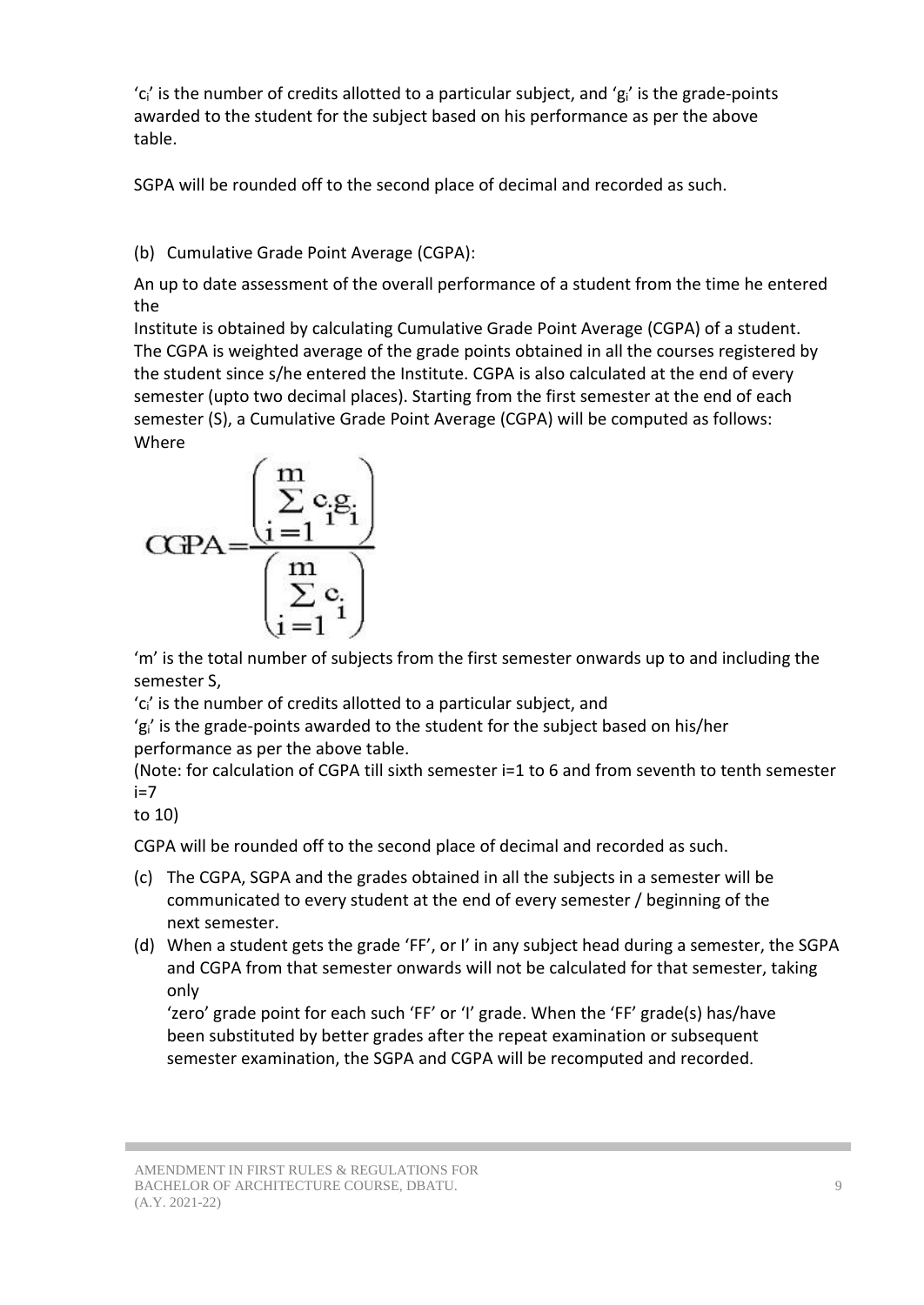## **5. Supplementary End-Semester Examination**

- (1) For those candidates who fail in a subject head or are eligible for appearing at the repeat examination, Supplementary End-Semester Examination will be conducted during the regular End semester examination in the following semester. A candidate appearing for repeat examinations in the subsequent attempt can improve the work of his first attempt. A candidate who fails in the repeat examination must prepare fresh work in the next attempt.
- (2) The marks obtained by candidates in the in-semester examinations (continuous assessment and periodic tests) will be carried forward in such cases.
- (3) Grading the performance in the Supplementary Examination: The grades will be assigned as per 3.5 and 3.6 above.
- (4) Revaluation of end-semester and Supplementary examination:
	- a. Revaluation of end-semester and Supplementary examination for Theory Courses: Candidate's performance in these examinations will be announced on web portal of the University and after one month of such announcement the grade statements will be sent to the concerned Department for distribution to the students. Those who want to get the photo copy of their answer book are required to pay the requisite fee. Revaluation of these examinations shall be allowed. Those who would like to have the revaluation of their answer books are required to pay a requisite fee.
	- b. No Revaluation of end-semester and Supplementary examination for Studio Term Work (STW) courses or Studio Viva courses (SV) will be available.

# **6. Passing of a Semester Examination**

A candidate shall be declared as 'PASSED' any semester examination if he/she has: (a) Cleared all heads of passing by securing grades EE or higher in all the heads;

(b) Passed all the heads of passing such as project, seminar, training, etc as per the rules; (c) Paid all the University/college dues;

(d) No case of indiscipline pending against him/her.

# **7. Eligibility for the Award of a Degree**

a) Candidate shall be declared eligible for the award of a degree, if he/she has cleared all the semester examinations and has scored a minimum 50% marks in aggregate in Fourth and Fifth year (Semesters 7+8+9+10) together.

# **8. Allowed to keep terms (ATKT)**

- 1. A candidate who has HFF grade in one or more heads of passing of an odd semester of an academic year shall be allowed to keep terms for the respective even semester.
- 2. A candidate (other than those specified in 6) shall be allowed to keep terms for the subsequent academic year as per the following: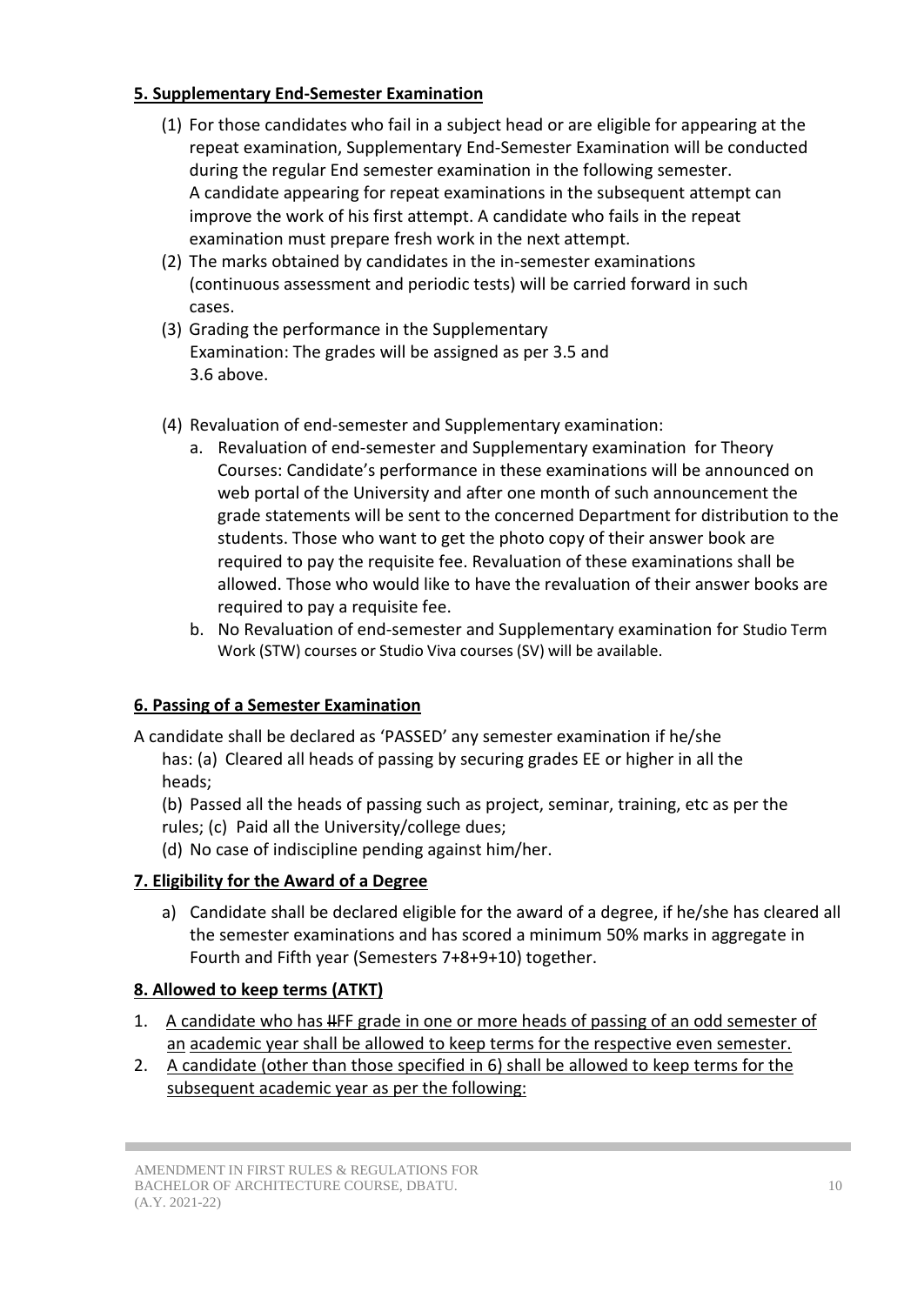- i. At the end of 1st year a candidate shall be allowed to keep terms (ATKT) to 2nd year of study provided he/she attends course work prescribed for 1st year with prescribed attendance and successfully cleared at least 60% of the total credits specified for 1<sup>st</sup> year program.
- ii. At the end of 2nd year a candidate shall be allowed to keep terms to 3rd year of study provided he/she attends course work prescribed for 2nd year with prescribed attendance, and successfully cleared 1st year program and at least 60% of total credits prescribed for

2nd year program.

- iii. At the end of 3rd year a candidate shall be allowed to keep terms to fourth year of study provided he/she attendants course work prescribed for 3rd year with prescribed attendance, and should have **successfully cleared** (completed) 2nd year program and 60% of total credits prescribed for 3rd year program.
- iv. At the end of 4th year a candidate shall be allowed to keep terms to fifth year of study provided he/she attendants course work prescribed for 4th year with prescribed attendance, and should have **successfully cleared** (completed) 3rd year program and 60% of total credits prescribed for 4rd year program.

All such candidates fulfilling the above criteria shall be declared as FAILED, ATKT

### **9. Repeating a course**

- 1. A student is required to repeat the course of a subject head under the following situations: (a) A student who gets an XX, FR, or DR grade in a course; or (b)A student has exhausted all permissible chances to clear the subject head.
- 2. A candidate from second, third and fourth years who remains absent for the regular end semester examination of a semester and the corresponding repeat examination for ALL SUBJECTS shall have to take fresh admission for the corresponding year; unless the candidate has dropped out / terminated from the course.
- 3. If a candidate at the Second, Third or Fourth year fails to pass any semester examination in not more than 6 consecutive examinations, including the supplementary examinations, from the date of registering for the respective year, the candidate shall have to take readmission for the corresponding year again in which the failure has occurred, provided the course is not changed.

#### **10. Improvement of performance**

If any student is failed to secure First Class at the end of B.Arch. Programme then he/she may be allowed to improve the class by Re-registering some of the courses he/she studied during **Fourth** year to Final year of B.Arch. Programme. In case there is, no improvement in performance the previous result will be retained.

### **11. Early exit for poorly performing students**

A candidate shall be excluded from a course under the following conditions:

a. If he/she fails to pass any semester examination of the first year of the course in not more than six consecutive attempts from the date of joining the course, including the repeat examinations.